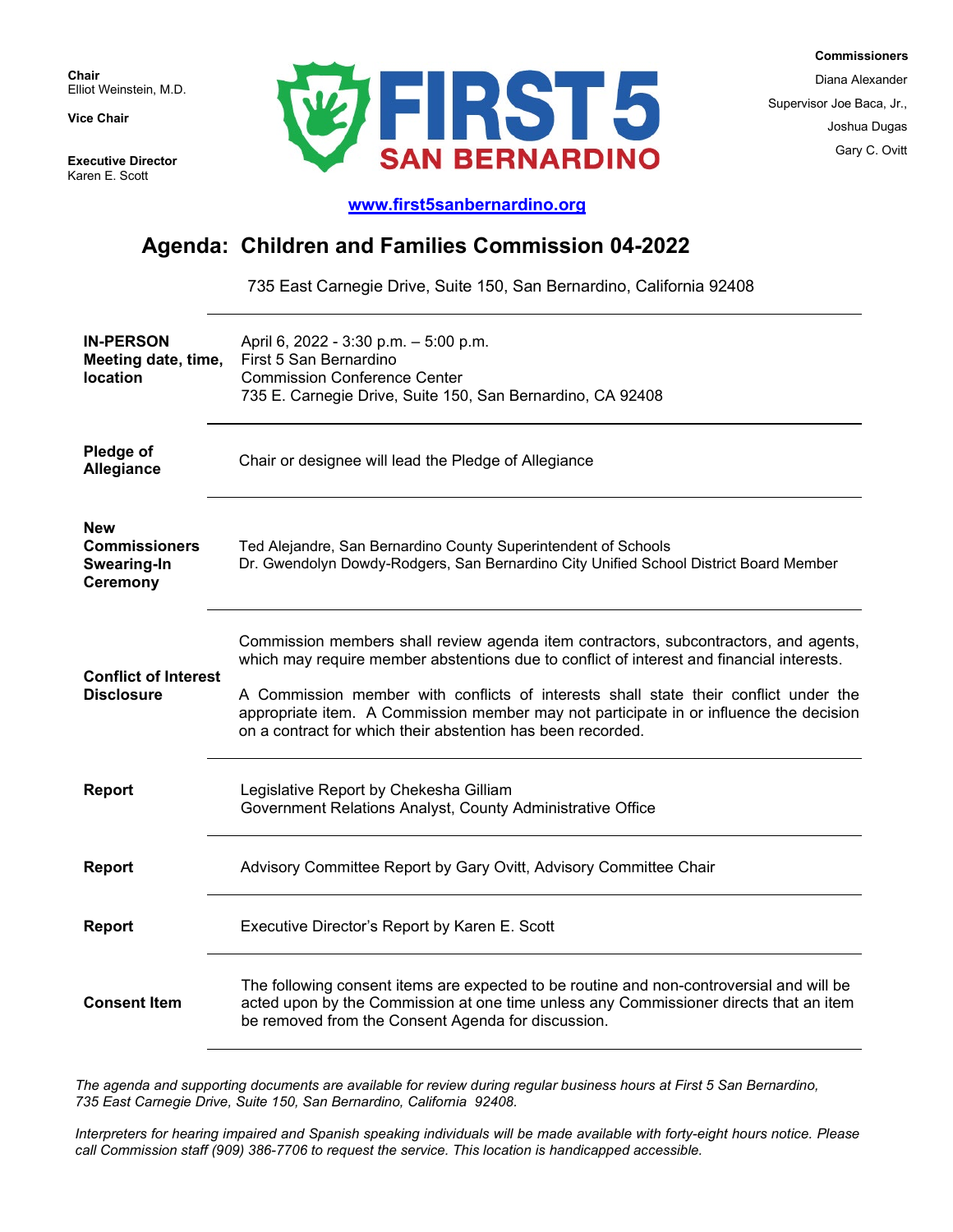| No.<br><b><i>COMMA COMMA COMMA COMMA</i></b> | .                                                     |
|----------------------------------------------|-------------------------------------------------------|
|                                              | 2022<br><b>February</b><br>Annrove<br>Minutes<br>trom |

| Item No.       | <b>DISCUSSION</b>                                                                             |
|----------------|-----------------------------------------------------------------------------------------------|
| $\overline{2}$ | Elect Vice-Chair for the Children and Families Commission for San Bernardino County.          |
|                | (Presenter: Karen E. Scott, Executive Director, 252-4252)                                     |
| 3              | Conduct Public Hearing on California Children and Families Commission Annual Report for       |
|                | Fiscal Year 2020-2021.                                                                        |
|                | (Presenter: Scott McGrath, Deputy Director, 252-4259)                                         |
| 4              | Approve Amendment A1 for Contract EC036 with the San Bernardino County Preschool              |
|                | Services Department for \$481,577 for a cumulative total not to exceed \$1,009,577 for Fiscal |
|                | Years 2022-2024 in support of the Early Head Start - Child Care Partnership.                  |
|                | (Presenter: Erika Willhite, Staff Analyst II, 252-4262)                                       |
| 5              | Approve Contract EC043 with the San Bernardino County Library System in an amount not         |
|                | to exceed \$16,874 for the 1,000 Books Before Kindergarten literacy program for Fiscal        |
|                | Years 2022-2026.                                                                              |
|                | (Presenter: Erika Willhite, Staff Analyst II, 252-4262)                                       |
| 6              | Approve Amendment A3 to Contract SI032 with Inland Empire Breastfeeding Coalition for         |
|                | an increase of \$102,074 for Fiscal Year 2022-2023 for a cumulative total not to exceed       |
|                | \$328,228 for Fiscal Years 2019-2023 to expand their policy and advocacy work centered        |
|                | on Senate Bill 402 and ensuring that all birthing hospitals are baby-friendly.                |
|                | (Presenter: Renee Jones, Staff Analyst II, 252-4273)                                          |

| Item No. | <b>INFORMATION</b>                                                                                                                                                                                                                                                                                                                                                                                                                                                          |
|----------|-----------------------------------------------------------------------------------------------------------------------------------------------------------------------------------------------------------------------------------------------------------------------------------------------------------------------------------------------------------------------------------------------------------------------------------------------------------------------------|
|          | Receive information on approval of employment contract entered into by the County of San<br>Bernardino upon request by the Children and Families Commission Executive Director for<br>Ramon Salamat to provide services as a Staff Analyst II effective February 12, 2022<br>through February 11, 2025.<br>(Presenter: Karen E. Scott, Executive Director, 252-4252)                                                                                                        |
| 8        | Receive information on approval of employment contracts entered into by San Bernardino<br>County upon request of the Children and Families Commission for San Bernardino County<br>with the following individuals, for the period of March 26, 2022 through March 25, 2025:<br>a. Alexandra (Jammy) Gutierrez as Staff Analyst II<br>b. Wendy Lee as Staff Analyst II - Section Manager, Evaluation and Impact<br>(Presenter: Karen E. Scott, Executive Director, 252-4252) |

**Public Comment** Persons wishing to address the Commission will be given up to three minutes and pursuant to Government Code 54954.2(a)(2) "no action or discussion will be undertaken by the Commission on any item NOT on the agenda."

**Commissioner**  Open to comments by the Commissioners

*The agenda and supporting documents are available for review during regular business hours at First 5 San Bernardino, 735 East Carnegie Drive, Suite 150, San Bernardino, California 92408.* 

*Interpreters for hearing impaired and Spanish speaking individuals will be made available with forty-eight hours notice. Please call Commission staff (909) 386-7706 to request the service. This location is handicapped accessible.*